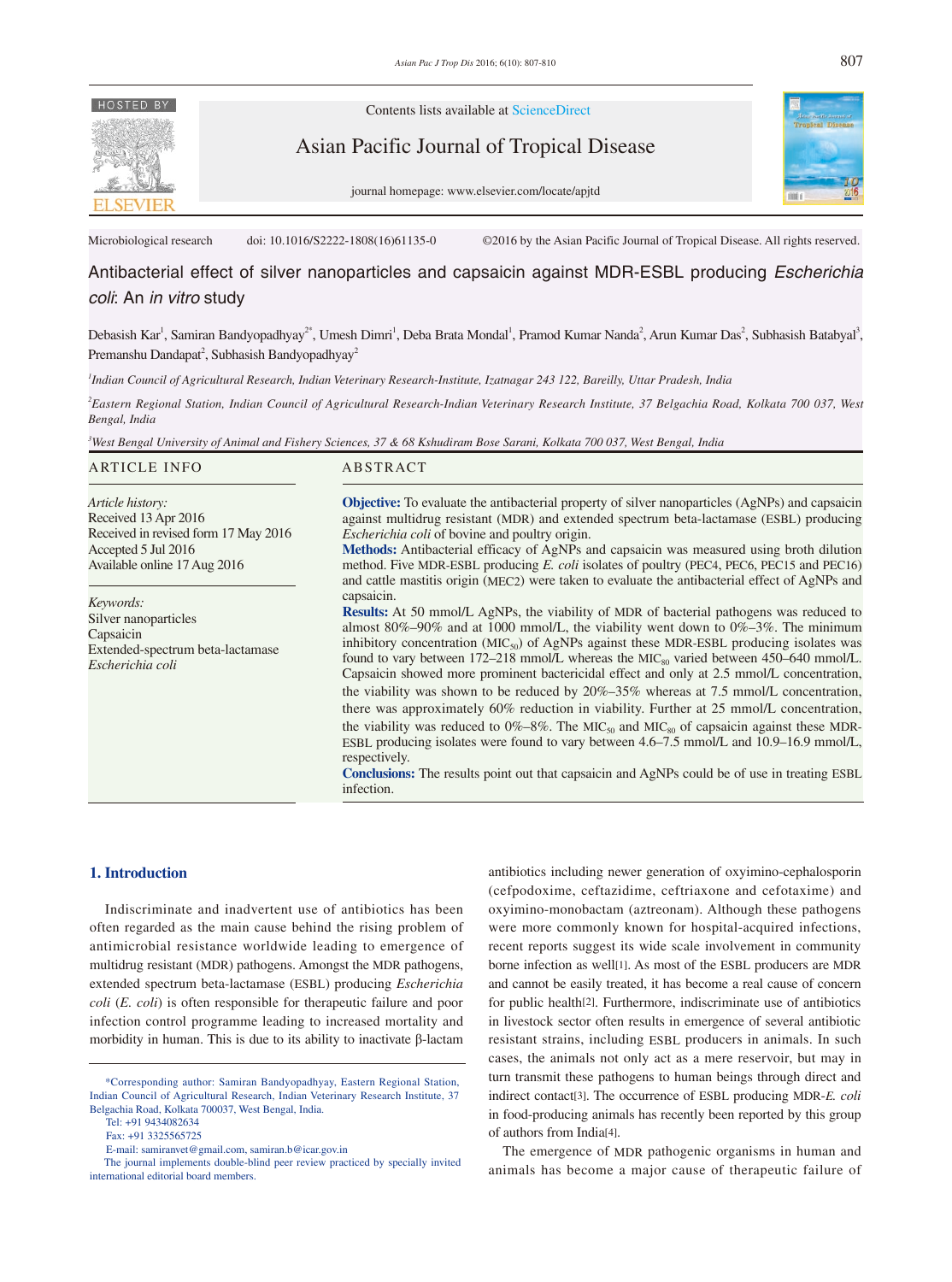infectious diseases[5]. Although several new antibiotics have been developed in the last few decades, none of them offer improved activity against MDR bacteria[6]. This coupled with diminishing therapeutic values of different frontier antimicrobials has renewed the interest of researchers to search for some novel alternatives and to look for new antimicrobial substances.

 Nanoparticles with one dimension of 100 nm or less in size are now being increasingly utilised for medical applications and are of great interest as an alternative approach to control infectious agents offering broad spectrum activities against bacteria, fungi and viruses[7]. Recent studies have shown that metalbased nanoparticles are one of the most promising therapeutic agents owing to their unique physico-chemical and biological properties[8]. Besides, the search for plant secondary metabolites including phytochemicals and extracts derived from plants has accelerated in recent years and their use can be an interesting alternative to control bacterial infections[9]. One such secondary plant metabolite is capsaicin, which is known for its multiple pharmacological and physiological properties and has recently attracted considerable attention because of its antimicrobial and anti-virulence activity[10,11].

 In view of the importance of MDR pathogens and the quest to search for suitable and alternative approach to control them, the present study was conducted to evaluate the antibacterial effect of silver nanoparticles (AgNPs) and a plant-derived compoundcapsaicin against few MDR-ESBL producing *E. coli* isolates of bovine and poultry origin.

## **2. Materials and methods**

## *2.1. Bacterial isolates*

 Five MDR-ESBL producing *E. coli* isolates of poultry (PEC4, PEC6, PEC15 and PEC16) and cattle mastitis origin (MEC2) were taken to evaluate the antibacterial effect of AgNPs and capsaicin. In general, organisms that were resistant to three or more classes of antibiotics were considered as MDR. In this study, these isolates were resistant to at least six antibiotics belonging to diverse groups.

## *2.2. AgNPs*

 AgNPs of 100 nm size with 107.87 molecular weight, 0.9987 g/ mL density and 0.02 mg/mL concentration were procured from Sigma-Aldrich, USA.

# *2.3. Capsaicin*

Capsaicin [8-methyl-N-Vanillyl-trans-6-nonenamide  $(C_{18}H_{27}NO_3)$ of 305.41 molecular weight] was procured from HiMedia, India in powder form and the stock solution (1 mol/L) was prepared as per the manufacturer's instructions.

# *2.4. Determination of minimum inhibitory concentration (MIC50 and MIC80) of AgNPs and capsaicin*

The minimum inhibitory concentrations ( $MIC<sub>50</sub>$  and  $MIC<sub>80</sub>$ ) of AgNPs and capsaicin were determined against the MDR-ESBL producing *E. coli* isolates using the broth dilution method as described previously[9]. Briefly, sterile test tubes containing

10 mL of nutrient broth were supplemented with various concentrations of AgNPs (0, 6.25, 12.5, 25, 50, 100, 250, 500 and 1 000 mmol/L) and capsaicin (0, 2.5, 5.0, 7.5, 12.5 and 25 mmol/ L). Thereafter, the tubes were inoculated with each MDR- ESBL producing strains (1.5  $\times$  10<sup>6</sup> to 3  $\times$  10<sup>6</sup>/mL) and incubated at 37 °C for 24 h. The optical density at 650 nm  $(OD_{650})$  of the tubes was recorded at 0 h (beginning of lag phase) and once again after 24 h of incubation at 37 *°*C. The viability of the organism was calculated in terms of turbidity and the difference between final and initial  $OD_{650}$ . Specific  $OD_{650}$  was interpreted as the growth of the bacteria. The percent viability of bacteria at any specific concentration was calculated as per the following formula:

Percent viability =  $\{$ [Specific OD<sub>650</sub> (Final OD<sub>650</sub> – Initial OD650) for any concentration of AgNPs or capsaicin]/[Specific  $OD_{650}$  (Final  $OD_{650}$  – Initial  $OD_{650}$ ) of negative control]}  $\times$  100. Further, the  $MIC<sub>50</sub>$  and  $MIC<sub>80</sub>$  were calculated for both AgNPs and capsaicin using Graphpad prism software version 5.0.

# **3. Results**

 The antibacterial activity of AgNPs against five ESBL producing MDR-*E. coli* isolates was determined by broth dilution assay using AgNPs at concentrations varying from 0 to 1 000 mmol/ L (0.00, 6.25, 12.5, 25, 50, 100, 500 and 1 000 mmol/L) and was presented in Figure 1. The bacterial viability was reduced to 80%–90% using AgNPs at 50 mmol/L concentration, whereas at 100 mmol/L concentration, there was approximately 40% reduction in viability. The bacterial viability was reduced to 0%–3% only at 1000 mmol/L. The MIC<sub>50</sub> of AgNPs against these MDR-ESBL isolates was found to vary between 172–218 mmol/L, whereas the MIC $_{80}$  varied between 450–640 mmol/L.





 Likewise, the antibacterial effect of capsaicin determined by broth dilution assay was also tested against the isolates of ESBL producers at concentrations ranging from 0 to 25 mmol/L (Figure 2). At 2.5 mmol/L concentration, the bacterial viability was found to be reduced by 20%–35%, whereas at 7.5 mmol/L concentration, there was approximately 60% reduction in viability. At 25 mmol/ L concentration, the viability was reduced to  $0\% - 8\%$ . The MIC<sub>50</sub> of capsaicin against these MDR-ESBL producing isolates was found to be  $4.6-7.5$  mmol/L. The MIC<sub>80</sub> was also detected to vary between 10.9–16.9 mmol/L.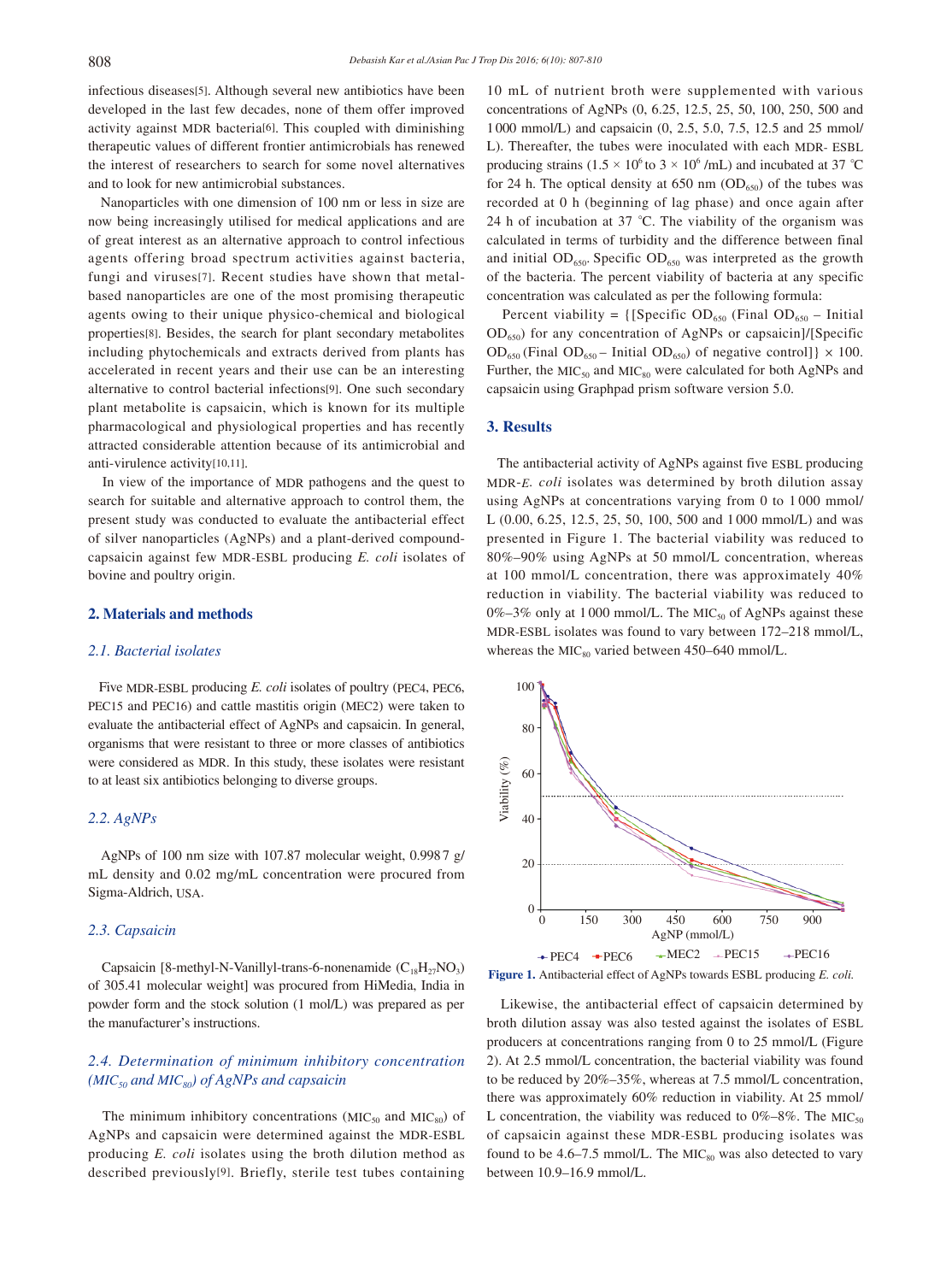

**Figure 2.** Antibacterial effect of capsaicin towards ESBL producing *E. coli.*

#### **4. Discussion**

 Nowadays, antimicrobial resistance is a serious concern in hospitals, public healthcare systems and veterinary practices as well worldwide. In livestock sector, emergence of antimicrobial resistance not only complicates the therapeutic options and clinical outcome of important animal diseases but also has a huge impact over farming economy. To overcome this burgeoning problem, scientific efforts are on in pursuit of alternative therapeutics to tackle these MDR strains.

 In recent years, researchers have witnessed metal-based nanoparticles as an effective alternative for disease control. Studies have also shown that metal nanoparticles, in particular silver ions exert strong inhibitory and bactericidal effects as well as possess a broad spectrum of antimicrobial activities[12,13]. Various modes of action for antibacterial effects of AgNPs are because of the change of bacterial cell membrane permeability and interaction of AgNPs with sulfhydryl group of essential enzymes thereby facilitating release of  $K^+$  ion from bacterial cells[14,15].

 In the present study, AgNPs used were spherical with a particle size of 100 nm. MIC<sub>50</sub> and MIC<sub>80</sub> of AgNPs for the tested MDR isolates of *E. coli* ranged from 172 to 218 mmol/L and 450 to 640 mmol/L, respectively. The antimicrobial effect of AgNPs and its activity against the MDR pathogens have been evaluated by various researchers. In a study, Amirulhusni *et al.* recorded MIC<sub>50</sub> at a concentration of 15  $\mu$ g/ mL and reported total inhibition potential of AgNPs ( $\geq 50 \text{ µg}$ / mL concentration) against MDR strain of *Pseudomonas aeruginosa (P. aeruginosa)*[16]. Lara *et al.* determined the antibacterial effect and found concentrations of AgNPs between 30 and 100 mmol/ L effective against various resistant and drug susceptible bacterial strains[17]. Paredes *et al.* evaluated the antibacterial effect of AgNPs against MDR-*E*. *coli* and recorded MIC value at 25 µg/mL[18]. AgNPs were also found effective against ESBL producing bacteria at 100 mg/mL concentration[19]. Further, green AgNPs synthesized by *Streptomyces* sp. (VITSJK10) were found to have significant antimicrobial activity against MDR-ESBL pathogens like *Klebsiella pneumoniae*, *E. coli*, *etc.*[20]. Few researchers have also compared antibacterial activity of AgNPs against MDR bacterial pathogens employing agar well diffusion and turbidometric assays[21,22].

 As a wide variety of methods are employed to study the antibacterial effect of AgNPs by various researchers, it makes the comparison of results to be a difficult task. Nevertheless, the variation in size, shape, stability and concentration could also have influenced the efficacy of AgNPs against microorganisms. In fact, particle size plays a central role in antimicrobial activity, as small particles exhibit higher antimicrobial activity than the big particles[23]. Again, shape of the AgNPs also determines the antibacterial effectivity of AgNPs and displays a shape-dependent interaction with the bacterial cells. Previous studies indicated that truncated triangular AgNPs display the strongest biocidal action against *E. coli* as compared to spherical and rod-shaped nanoparticles[24,25]. So, *in vivo* studies to define a safe range for the application of AgNPs are required.

 Since long, chile peppers are known to show antimicrobial property[26]. Capsaicin, the secondary plant metabolite used in this study is an active component and pungent ingredient found in a variety of peppers of the genus *Capsicum*[27]. Reports suggest that capsaicin is effective against a number of ailments including respiratory problems, and even displays inhibitory potential against foodborne pathogens like *Salmonella typhimurium* and *P. aeruginosa*[28].

 In the present study, capsaicin was also found to have an appreciable antibacterial effect against ESBL producing MDR *E. coli* isolates with the  $MIC<sub>50</sub>$  and  $MIC<sub>80</sub>$  ranging between 4.6–7.5 mmol/ L and 10.9–16.9 mmol/L, respectively. Capsaicin was previously reported to mediate antibacterial effect by changing the membrane fluidity and efflux pump inhibition against NorA thereby conferring resistance on *Staphylococcus aureus* to norfloxacin[29,30]. *In vitro* bactericidal activity of capsaicin against *Helicobacter pylori* has also been documented at 50 µg/mL[31]. Further, the antibacterial effect of this flavonoid was also reported against *Vibrio cholera*, *Salmonella typhimurium*, *P. aeruginosa* and *Bacillus subtilis* in the recent past[28,32,33].

 Although several studies have demonstrated that capsaicin possesses antimicrobial activity against various MDR Gram-positive and Gram-negative bacteria, none of them reported the effects of capsaicin against MDR *E. coli* to substantiate the findings of this study[34,35]. However, before its clinical trial, the carcinogenic potential of capsaicin should be investigated thoroughly, as it modulates xenobiotic metabolizing enzymes, particularly microsomal cytochrome P450-dependent monooxygenases, which are involved in activation of various chemical carcinogens and mutagens[36,37].

 In conclusion, AgNPs and capsaicin could effectively be used and act as tool to inhibit the growth of MDR-ESBL producing *E. coli* pathogen. However, to explore more possible uses of AgNPs and capsaicin as antimicrobial agents, research involving *in vivo* study with combination therapy is suggested which may help to reduce the MDR burden and prevent its further transmission into different clinical environments.

# **Conflict of interest statement**

We declare that we have no conflict of interest.

## **Acknowledgments**

 The authors wish to acknowledge the Director, Indian Council of Agricultural Research, Indian Veterinary Research Institute, Izatnagar, Uttar Pradesh, Bareilly, India, for providing necessary facilities to carry out the research work.

# **References**

[1] Kassakian SZ, Mermel LA. Changing epidemiology of infections due to extended spectrum beta-lactamase producing bacteria. *Antimicrob Resist Infect Control* 2014; **3**: 9.